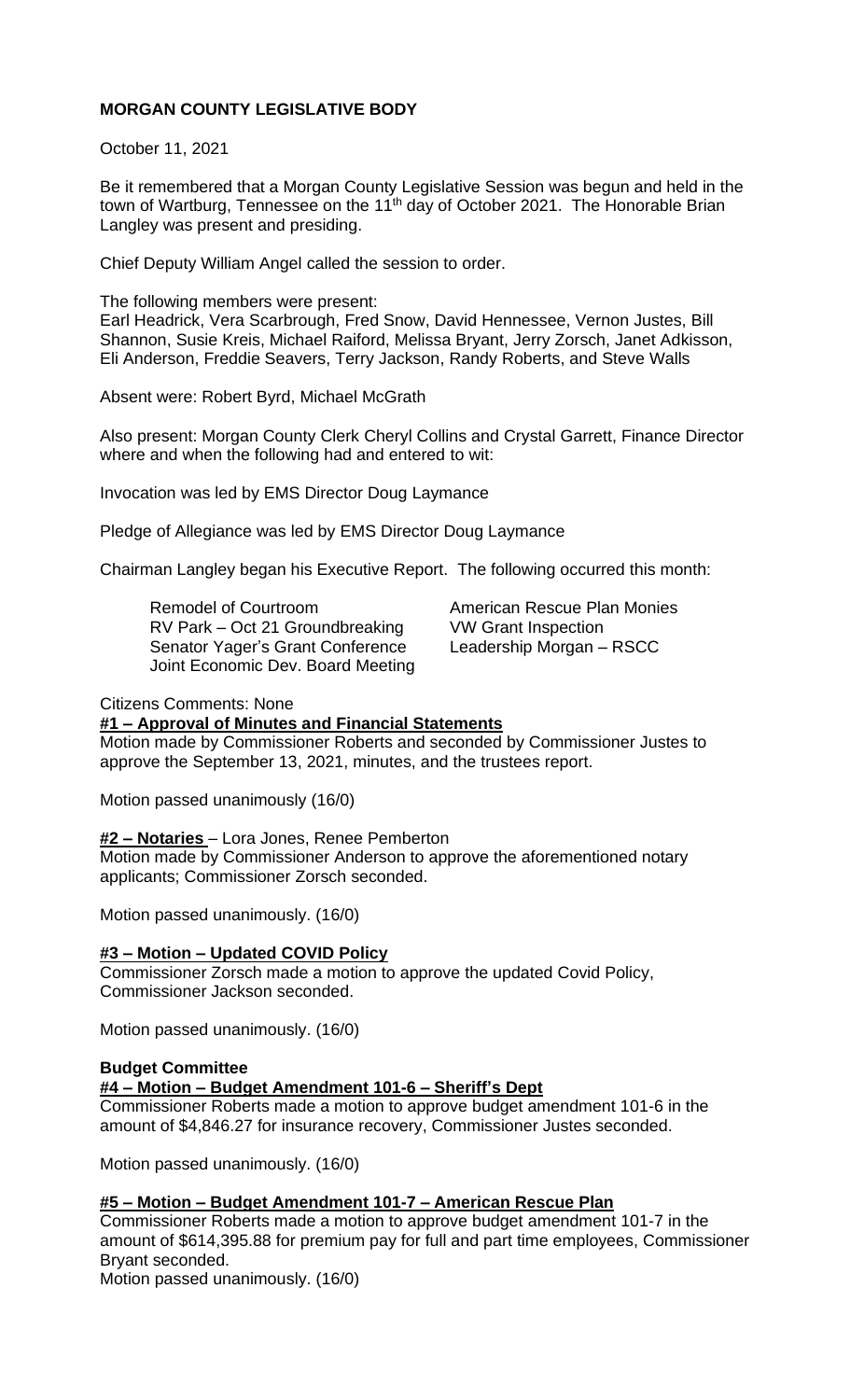# **#6 – Motion – Budget Amendment 116-2 – American Rescue Plan**

Commissioner Roberts made a motion to approve budget amendment 116-2 in the amount of \$60,073.32 for premium pay for full and part-time employees, Commissioner Bryant seconded.

Motion passed unanimously. (16/0)

# **#7 – Motion – Budget Amendment 131-1 – American Rescue Plan**

Commissioner Roberts made a motion to approve budget amendment 131-1 in the amount of \$79,816.58 for premium pay for full and part time employees, Commissioner Bryant seconded.

Motion passed unanimously. (16/0)

### **#8 – Motion – Budget Amendment 131-2 – Highway**

Commissioner Roberts made a motion to approve budget amendment 131-2 in the amount of \$153,243.10 for additional revenue that came in, Commissioner Justes seconded.

Motion passed unanimously. (16/0)

# **#9 – Motion – Budget Amendment 171-1 – American Rescue Plan**

Commissioner Roberts made a motion to approve budget amendment 171-1 in the amount of \$754,285.78 for full and part time employees along with taxes and retirement, Commissioner Anderson seconded.

Motion passed unanimously. (16/0)

# **#10 – Motion – Budget Amendments #17-28 for BOE**

Commissioner Roberts made a motion to approve the Board of Education budget amendment #17-28, Commissioner Hennessee seconded.

Motion passed unanimously. (16/0)

### **#11 – Motion – Workman's Comp for Reserve/Volunteer Sheriff's Dept Officers**

Commissioner Roberts made a motion to approve addition of workman's comp insurance for reserve/volunteer Sheriff's Dept officers, Commissioner Justes seconded.

Motion passed unanimously. (16/0)

# **#12 – Motion – Approval of Spyglass to Look at Phone/Internet Bills**

Commissioner Roberts made a motion to approve Spyglass to look at all phone/internet bills to see if there are savings to be had, Commissioner Raiford seconded.

Motion passed unanimously. (16/0)

### **#13 – Motion - Approval of \$120,000.00 Tax Anticipation Note for Solid Waste**

Commissioner Roberts made a motion to approve the issuance of \$120,000.00 Tax Anticipation Note for Solid Waste, Commissioner Hennessee seconded.

Motion passed unanimously. (16/0)

# **#14 – Motion -Transfer of Enclosed Utility Trailer from Solid Waste to Election Commission**

Commissioner Roberts made a motion to transfer an unused enclosed trailer from the solid waste department to the election commission, Commissioner Justes seconded.

Motion passed unanimously. (16/0)

# **#15 – Motion - Reinstate Litter Grant Employee with Solid Waste with the Employee Coming in at the 7-year Salary range**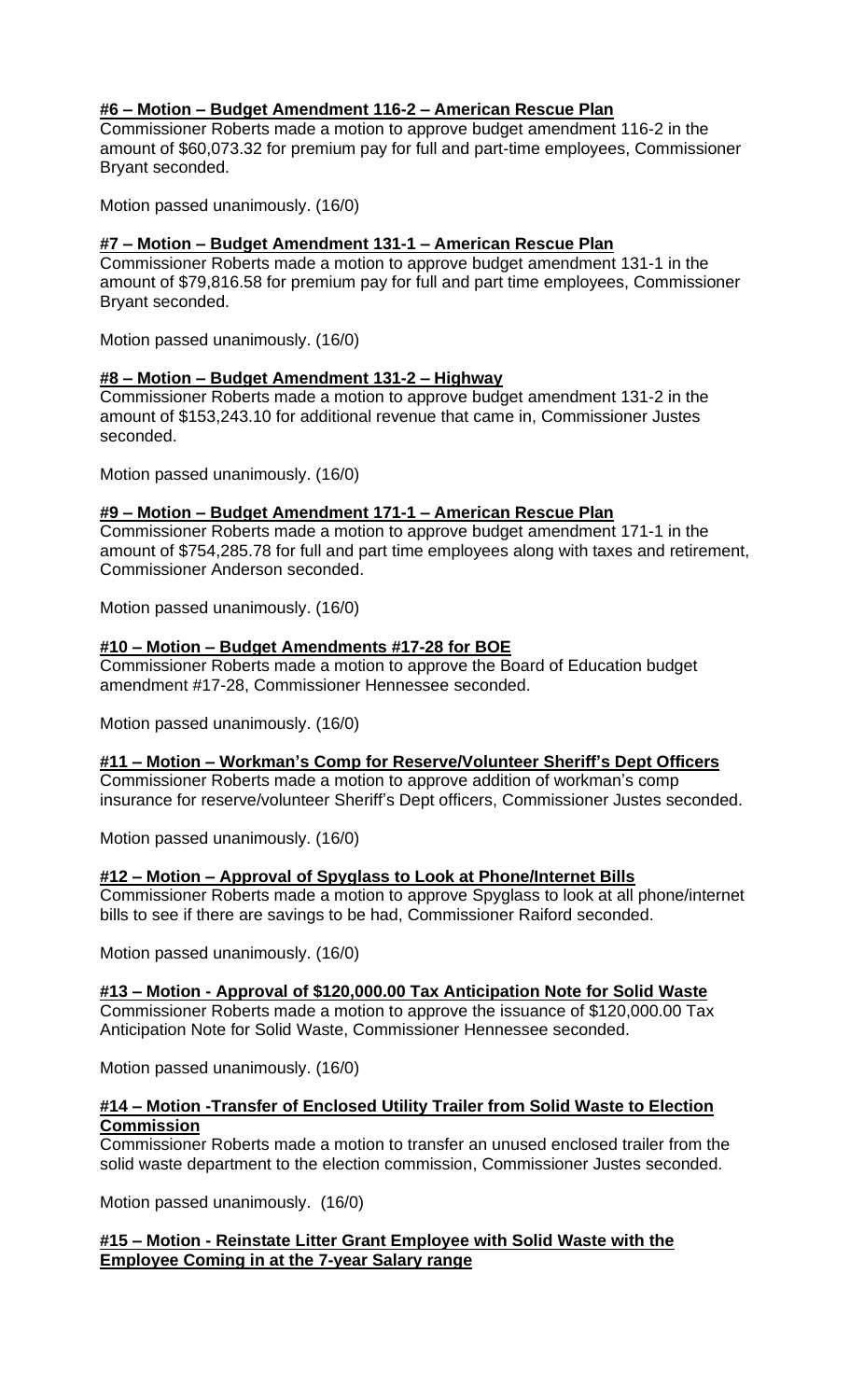Commissioner Roberts made a motion to approve the litter grant employee also being funded by Solid Waste with the employee coming in at the 7-year salary base, Commissioner Jackson seconded.

Motion passed unanimously. (16/0)

# **#16 – Motion - Approval for Bid and Purchase of Heart Monitors for Ambulances**

Commissioner Roberts made a motion to approve putting out for bid the heart monitors needed for the ambulances as required by the State, Commissioner Justes seconded.

Motion passed unanimously. (16/0)

### **#17 – Motion – Approval to Repair Roof at Archive Building**

Commissioner Jackson made a motion to repair roof at the archive building at a cost of approximately \$4800.00, Commissioner Justes seconded.

Motion passed unanimously. (16/0)

#### **Reapportionment Committee**

Commissioner Seavers stated that the reapportionment committee developed a map and are ready to submit to commission for approval. The main changes are in Mossy Grove/Coalfield and Lancing/Sunbright.

### **#18 – Motion to Approve New Districting Map**

Commissioner Seavers made a motion to approve the new districting map as presented, Commissioner Hennessee seconded.

Motion approved unanimously. (16/0)

#### **Jail Mitigation Committee**

Commissioner Zorsch stated that Bob Bass will still be working with the county to design a jail. To set another meeting when Mr. Bass can meet with the committee. Executive Langley is also going to ask the state about some land they could donate to the county to use.

#### **Road Committee**

Commissioner Walls stated that they had a family requested the committee to dedicate a portion of Old Hwy 27 as the Ralph Sexton Memorial Hwy.

### **#19 – Motion – Approval of Dedication of a Portion of Old Hwy 27 as Ralph Sexton Memorial Hwy**

Commissioner Walls made a motion to approve the naming of portion of highway Ralph Sexton Memorial Hwy with the family purchasing the signs, Commissioner Seavers seconded. Commissioner Shannon asked what regulations are involved with the request being made. Commissioner Walls stated that the family just requested it. It goes from MBM Heating and Air to Dead End – 1.2 miles. Executive Langley asked for a roll call vote.

| Yes | <b>Bill Shannon</b>    | No |
|-----|------------------------|----|
| Yes | <b>Michael Raiford</b> | No |
| Yes |                        |    |
| Yes |                        |    |
| Yes |                        |    |
| Yes |                        |    |
| Yes |                        |    |
| Yes |                        |    |
| Yes |                        |    |
| Yes |                        |    |
| Yes |                        |    |
| Yes |                        |    |
| Yes |                        |    |
| Yes |                        |    |
|     |                        |    |

| <b>Bill Shannon</b>    |   | No |
|------------------------|---|----|
| <b>Michael Raiford</b> | - | No |